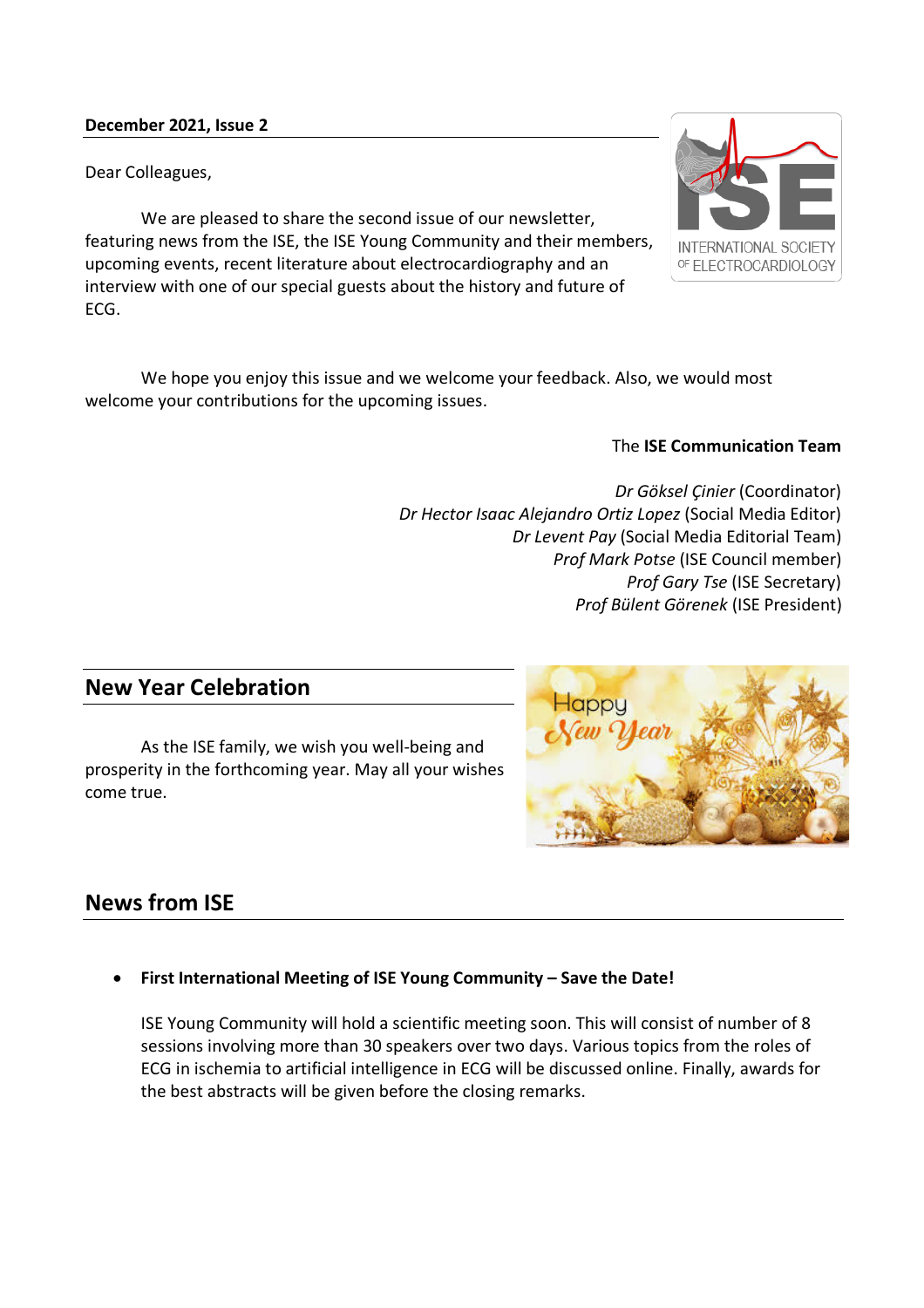### • **Webinar with Local Young Communities – Network with local colleagues!**

New webinars are on the way! In order to develop our international network, we will organize several webinars with young communities from various countries. These meetings will also be an important opportunity for us to see the approaches of different centers to different diseases. Stay tuned to find out the dates.

## • **Recent Webinar on ECG in Inherited Arrhythmia Disorders**

The most recent ISE webinar was hosted on 13<sup>th</sup> December with great attendance and a high quality discussion. Prof. Wojciech Zareba from USA; Prof. Pyotr Platonov from Sweden and Prof. Henning Bundgaard from Denmark talked about the value of ECG in inherited disorders. This is the first one of the two part series and the next one will take place in February 2022.

## **Recent Publications**

**1. Title:** Diagnostic Value Of Scoring Model Of Treadmill Exercise Test Combined With Dynamic Electrocardiogram For Latent Coronary Heart Disease

**Contributor:** Dr Levent Pay (Turkey)

**Full text link:** https://doi.org/10.1016/j.jelectrocard.2021.01.013

### **Summary**

Wang *et al*. reviewed the role of a scoring model for the treadmill exercise test (TET) combined with dynamic electrocardiogram (DECG) for latent coronary heart disease (LCHD). TET and DECG diagnostic values for LCHD of 200 patients were compared using coronary angiography. Results revealed that TET in combination with DECG has high diagnostic accuracy for LCHD, and the scoring pattern generated by the DECG indicators can significantly improve the accuracy of the combined diagnosis. In addition TET with DECG is significantly better than TET or DECG alone, which has significant diagnostic value for LCHD.

2. **Title:** Diagnostic Performance Of A New ECG Algorithm For Reducing False Positive Cases In Patients Suspected Acute Coronary Syndrome

**Contributor:** Dr Levent Pay (Turkey)

**Full text link:** https://doi.org/10.1016/j.jelectrocard.2021.07.005

## **Summary**